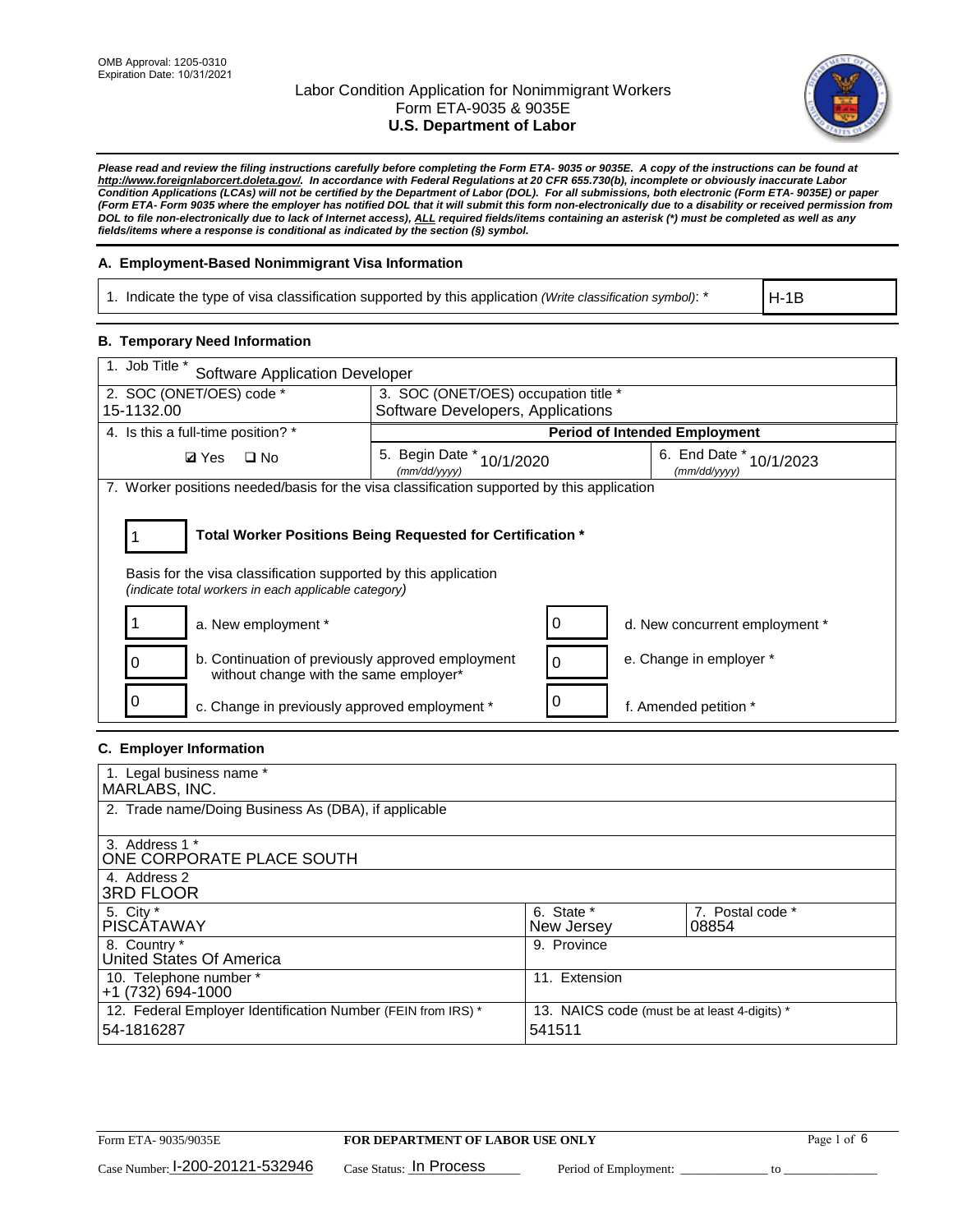

### **D. Employer Point of Contact Information**

**Important Note**: The information contained in this Section must be that of an employee of the employer who is authorized to act on behalf of the employer in labor certification matters. The information in this Section must be different from the agent or attorney information listed in Section E, unless the attorney is an employee of the employer.

| 1. Contact's last (family) name *               | 2. First (given) name * |                          | 3. Middle name(s)         |
|-------------------------------------------------|-------------------------|--------------------------|---------------------------|
| <b>VIDYADHARAN</b>                              | SANJAY                  |                          |                           |
| 4. Contact's job title *<br>CHIEF LEGAL OFFICER |                         |                          |                           |
| 5. Address 1 *<br>ONE CORPORATE PLACE SOUTH FL3 |                         |                          |                           |
| 6. Address 2                                    |                         |                          |                           |
| 7. City $*$<br><b>PISCATAWAY</b>                |                         | 8. State *<br>New Jersey | 9. Postal code *<br>08854 |
| 10. Country *<br>United States Of America       |                         | 11. Province             |                           |
| 12. Telephone number *                          | Extension<br>13.        | 14. E-Mail address       |                           |
| +1 (732) 694-1000                               |                         | SANJAY@MARLABS.COM       |                           |

## **E. Attorney or Agent Information (If applicable)**

**Important Note**: The employer authorizes the attorney or agent identified in this section to act on its behalf in connection with the filing of this application.

| 1. Is the employer represented by an attorney or agent in the filing of this application? *<br>If "Yes," complete the remainder of Section E below. |                         |              |                               |                   | $\Box$ Yes                                           | <b>ØNo</b> |
|-----------------------------------------------------------------------------------------------------------------------------------------------------|-------------------------|--------------|-------------------------------|-------------------|------------------------------------------------------|------------|
| 2. Attorney or Agent's last (family) name §                                                                                                         | 3. First (given) name § |              |                               | 4. Middle name(s) |                                                      |            |
| 5. Address 1 §                                                                                                                                      |                         |              |                               |                   |                                                      |            |
| 6. Address 2                                                                                                                                        |                         |              |                               |                   |                                                      |            |
| 7. City §                                                                                                                                           |                         | 8. State §   |                               |                   | 9. Postal code §                                     |            |
| 10. Country §                                                                                                                                       |                         | 11. Province |                               |                   |                                                      |            |
| 12. Telephone number §                                                                                                                              | 13. Extension           |              | 14. E-Mail address            |                   |                                                      |            |
| 15. Law firm/Business name §                                                                                                                        |                         |              | 16. Law firm/Business FEIN §  |                   |                                                      |            |
| 17. State Bar number (only if attorney) §                                                                                                           |                         |              | standing (only if attorney) § |                   | 18. State of highest court where attorney is in good |            |
| 19. Name of the highest State court where attorney is in good standing (only if attorney) §                                                         |                         |              |                               |                   |                                                      |            |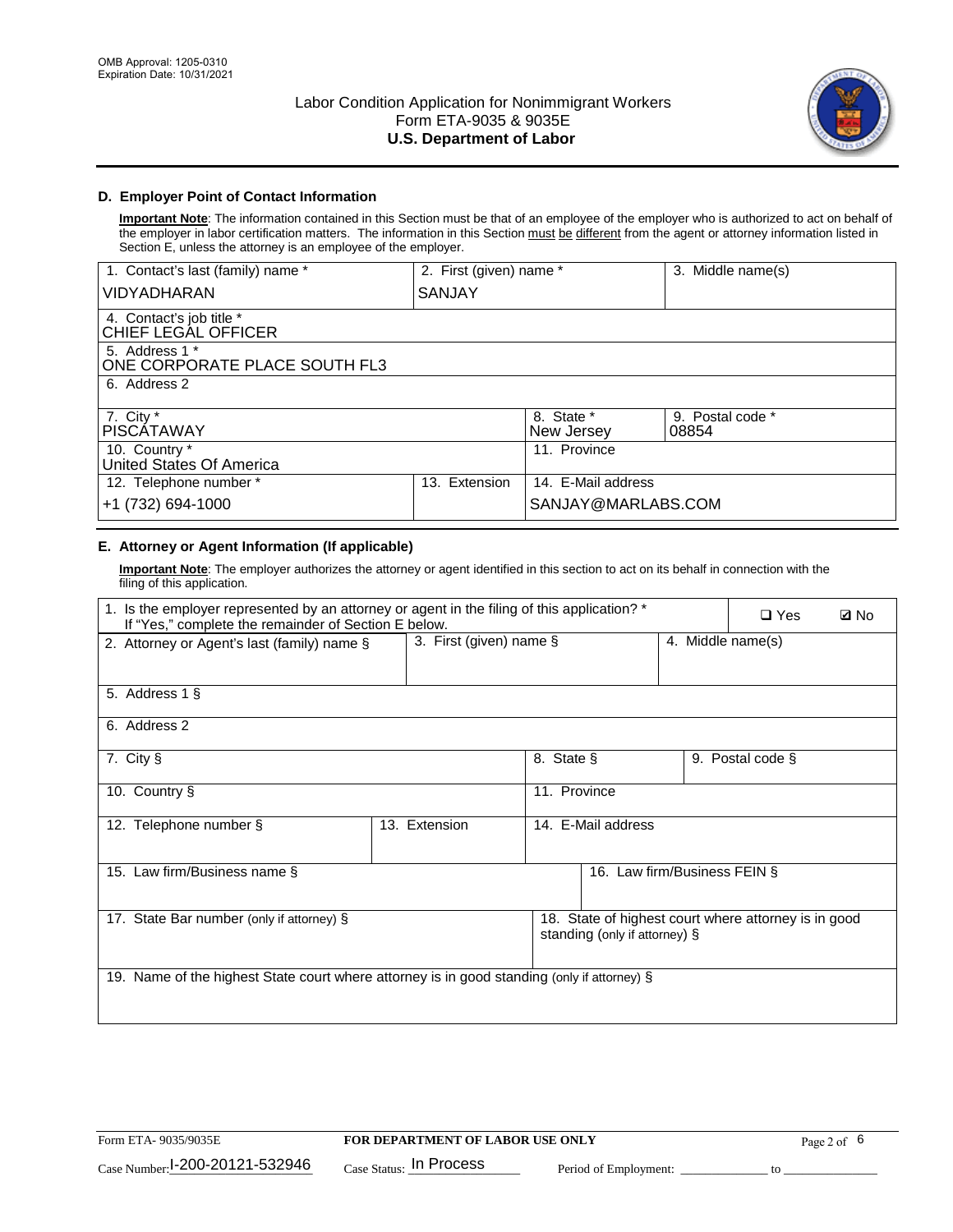

#### **F. Employment and Wage Information**

**Important Note**: The employer must define the intended place(s) of employment with as much geographic specificity as possible. Each intended place(s) of employment listed below must be the worksite or physical location where the work will actually be performed and cannot be a P.O. Box. The employer must identify all intended places of employment, including those of short duration, on the LCA. 20 CFR 655.730(c)(5). If the employer is submitting this form non-electronically and the work is expected to be performed in more than one location, an attachment must be submitted in order to complete this section. An employer has the option to use either a single Form ETA-9035/9035E or multiple forms to disclose all intended places of employment. If the employer has more than ten (10) intended places of employment at the time of filing this application, the employer must file as many additional LCAs as are necessary to list all intended places of employment. See the form instructions for further information about identifying all intended places of employment.

#### a.*Place of Employment Information* 1

|                                                                              | 1. Enter the estimated number of workers that will perform work at this place of employment under<br>the LCA.*                 |  | 1                            |                      |                                          |
|------------------------------------------------------------------------------|--------------------------------------------------------------------------------------------------------------------------------|--|------------------------------|----------------------|------------------------------------------|
|                                                                              | 2. Indicate whether the worker(s) subject to this LCA will be placed with a secondary entity at this<br>place of employment. * |  |                              |                      | $\square$ Yes<br><b>Z</b> No             |
|                                                                              | 3. If "Yes" to question 2, provide the legal business name of the secondary entity. §                                          |  |                              |                      |                                          |
|                                                                              | 4. Address 1 *                                                                                                                 |  |                              |                      |                                          |
|                                                                              | <b>15040 CAPITAL ONE DRIVE</b>                                                                                                 |  |                              |                      |                                          |
|                                                                              | 5. Address 2                                                                                                                   |  |                              |                      |                                          |
| 6. City $*$                                                                  | <b>RICHMOND</b>                                                                                                                |  | 7. County *<br>Henrico       |                      |                                          |
|                                                                              | 8. State/District/Territory *                                                                                                  |  | 9. Postal code *             |                      |                                          |
| 23238<br>Virginia                                                            |                                                                                                                                |  |                              |                      |                                          |
| 10. Wage Rate Paid to Nonimmigrant Workers *<br>10a. Per: (Choose only one)* |                                                                                                                                |  |                              |                      |                                          |
|                                                                              | □ Hour □ Week □ Bi-Weekly □ Month ☑ Year<br>From $\frac{1}{5}$ 86800 00<br>To: $\mathbf{\hat{s}}$                              |  |                              |                      |                                          |
|                                                                              | 11. Prevailing Wage Rate *                                                                                                     |  | 11a. Per: (Choose only one)* |                      |                                          |
|                                                                              | 86778 00<br>$\mathcal{S}$                                                                                                      |  |                              |                      | □ Hour □ Week □ Bi-Weekly □ Month 回 Year |
|                                                                              | Questions 12-14. Identify the source used for the prevailing wage (PW) (check and fully complete only one): *                  |  |                              |                      |                                          |
| 12.                                                                          | a. PWD tracking number §<br>A Prevailing Wage Determination (PWD) issued by the Department of Labor                            |  |                              |                      |                                          |
|                                                                              |                                                                                                                                |  |                              |                      |                                          |
| 13.                                                                          | A PW obtained independently from the Occupational Employment Statistics (OES) Program                                          |  |                              |                      |                                          |
| $\mathbf v$                                                                  | a. Wage Level (check one): §                                                                                                   |  |                              | b. Source Year §     |                                          |
|                                                                              | பெ<br>$\square$ $\square$<br>⊓⊥<br>$\Box$ IV<br>$\Box$ N/A                                                                     |  |                              | 7/1/2019 - 6/30/2020 |                                          |
| 14.                                                                          | A PW obtained using another legitimate source (other than OES) or an independent authoritative source                          |  |                              |                      |                                          |
|                                                                              | a. Source Type (check one): §                                                                                                  |  |                              | b. Source Year §     |                                          |
|                                                                              | $\Box$ CBA<br>$\Box$ DBA<br>$\square$ SCA<br>$\Box$ Other/ PW Survey                                                           |  |                              |                      |                                          |
|                                                                              | c. If responded "Other/ PW Survey" in question 14.a, enter the name of the survey producer or publisher §                      |  |                              |                      |                                          |
|                                                                              |                                                                                                                                |  |                              |                      |                                          |
|                                                                              | d. If responded "Other/ PW Survey" in question 14.a, enter the title or name of the PW survey §                                |  |                              |                      |                                          |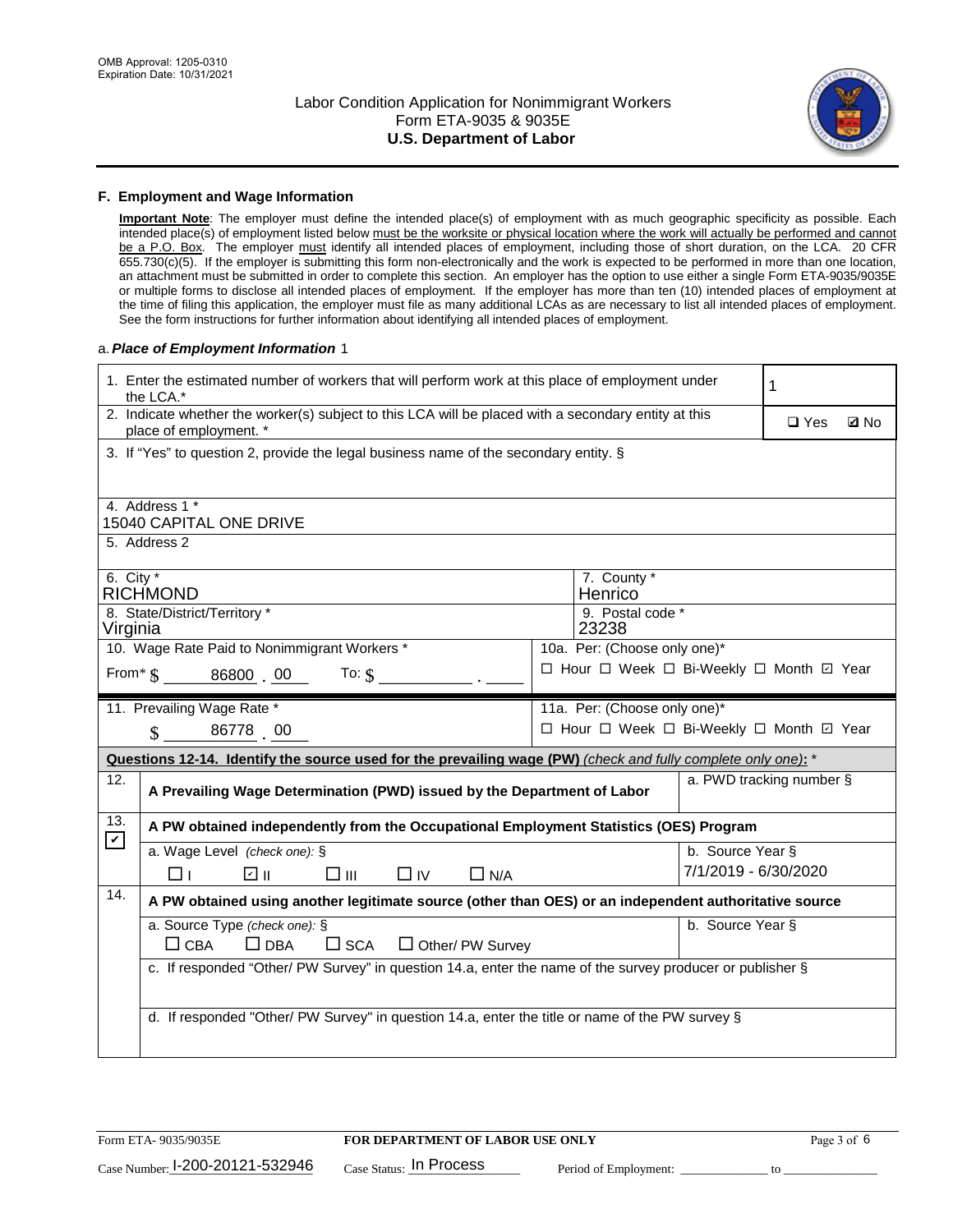

### **G. Employer Labor Condition Statements**

! *Important Note:* In order for your application to be processed, you MUST read Section G of the Form ETA-9035CP - General Instructions for the 9035 & 9035E under the heading "Employer Labor Condition Statements" and agree to all four (4) labor condition statements summarized below:

- (1) **Wages:** The employer shall pay nonimmigrant workers at least the prevailing wage or the employer's actual wage, whichever is higher, and pay for non-productive time. The employer shall offer nonimmigrant workers benefits and eligibility for benefits provided as compensation for services on the same basis as the employer offers to U.S. workers. The employer shall not make deductions to recoup a business expense(s) of the employer including attorney fees and other costs connected to the performance of H-1B, H-1B1, or E-3 program functions which are required to be performed by the employer. This includes expenses related to the preparation and filing of this LCA and related visa petition information. 20 CFR 655.731;
- (2) **Working Conditions:** The employer shall provide working conditions for nonimmigrants which will not adversely affect the working conditions of workers similarly employed. The employer's obligation regarding working conditions shall extend for the duration of the validity period of the certified LCA or the period during which the worker(s) working pursuant to this LCA is employed by the employer, whichever is longer. 20 CFR 655.732;
- (3) **Strike, Lockout, or Work Stoppage:** At the time of filing this LCA, the employer is not involved in a strike, lockout, or work stoppage in the course of a labor dispute in the occupational classification in the area(s) of intended employment. The employer will notify the Department of Labor within 3 days of the occurrence of a strike or lockout in the occupation, and in that event the LCA will not be used to support a petition filing with the U.S. Citizenship and Immigration Services (USCIS) until the DOL Employment and Training Administration (ETA) determines that the strike or lockout has ended. 20 CFR 655.733; and
- (4) **Notice:** Notice of the LCA filing was provided no more than 30 days before the filing of this LCA or will be provided on the day this LCA is filed to the bargaining representative in the occupation and area of intended employment, or if there is no bargaining representative, to workers in the occupation at the place(s) of employment either by electronic or physical posting. This notice was or will be posted for a total period of 10 days, except that if employees are provided individual direct notice by e-mail, notification need only be given once. A copy of the notice documentation will be maintained in the employer's public access file. A copy of this LCA will be provided to each nonimmigrant worker employed pursuant to the LCA. The employer shall, no later than the date the worker(s) report to work at the place(s) of employment, provide a signed copy of the certified LCA to the worker(s) working pursuant to this LCA. 20 CFR 655.734.

1. **I have read and agree to** Labor Condition Statements 1, 2, 3, and 4 above and as fully explained in Section G of the Form ETA-9035CP – General Instructions for the 9035 & 9035E and the Department's regulations at 20 CFR 655 Subpart H. \*

**Ø**Yes ロNo

### **H. Additional Employer Labor Condition Statements –H-1B Employers ONLY**

!**Important Note***:* In order for your H-1B application to be processed, you MUST read Section H – Subsection 1 of the Form ETA 9035CP – General Instructions for the 9035 & 9035E under the heading "Additional Employer Labor Condition Statements" and answer the questions below.

#### *a. Subsection 1*

| 1. At the time of filing this LCA, is the employer H-1B dependent? §                                                                                                                                                                                          |  | ⊡ Yes      | $\square$ No |              |
|---------------------------------------------------------------------------------------------------------------------------------------------------------------------------------------------------------------------------------------------------------------|--|------------|--------------|--------------|
| 2. At the time of filing this LCA, is the employer a willful violator? $\S$                                                                                                                                                                                   |  | $\Box$ Yes | ⊡ No         |              |
| 3. If "Yes" is marked in questions H.1 and/or H.2, you must answer "Yes" or "No" regarding<br>whether the employer will use this application ONLY to support H-1B petitions or extensions of<br>status for exempt H-1B nonimmigrant workers? §                |  |            | $\Box$ No    |              |
| 4. If "Yes" is marked in question H.3, identify the statutory basis for the<br>■ \$60,000 or higher annual wage<br>exemption of the H-1B nonimmigrant workers associated with this<br>□ Master's Degree or higher in related specialty<br>$\Box$ Both<br>LCA. |  |            |              |              |
| H-1B Dependent or Willful Violator Employers -Master's Degree or Higher Exemptions ONLY                                                                                                                                                                       |  |            |              |              |
| 5. Indicate whether a completed Appendix A is attached to this LCA covering any H-1B<br>nonimmigrant worker for whom the statutory exemption will be based <b>ONLY</b> on attainment of a<br>Master's Degree or higher in related specialty. §                |  |            | ⊡ No         | <b>D</b> N/A |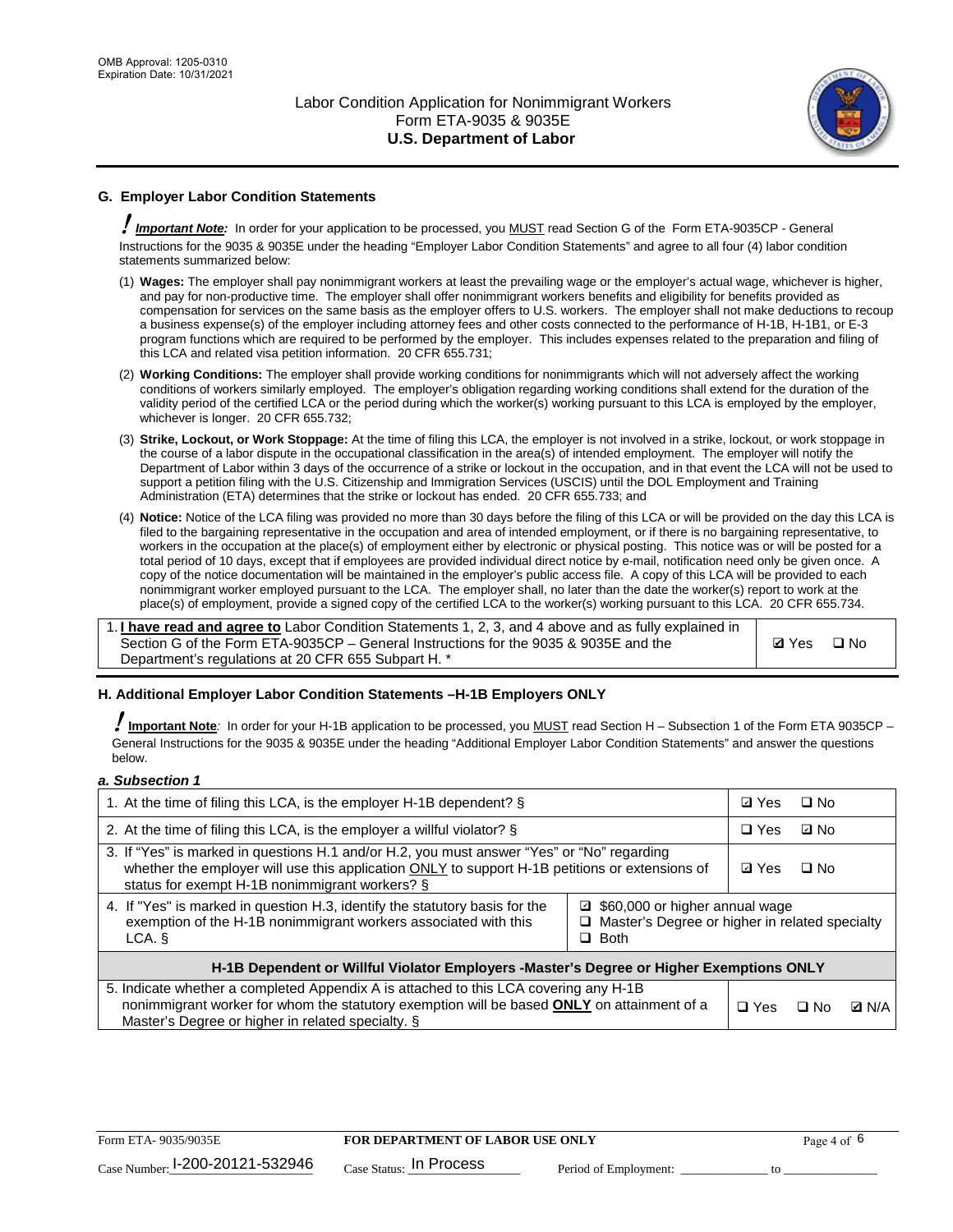

**If you marked "Yes" to questions H.a.1 (H-1B dependent) and/or H.a.2 (H-1B willful violator) and "No" to question H.a.3 (exempt H-1B nonimmigrant workers), you MUST read Section H – Subsection 2 of the Form ETA 9035CP – General Instructions for the 9035 & 9035E under the heading "Additional Employer Labor Condition Statements" and indicate your agreement to all three (3) additional statements summarized below.**

#### *b. Subsection 2*

- A. **Displacement:** An H-1B dependent or willful violator employer is prohibited from displacing a U.S. worker in its own workforce within the period beginning 90 days before and ending 90 days after the date of filing of the visa petition. 20 CFR 655.738(c);
- B. **Secondary Displacement:** An H-1B dependent or willful violator employer is prohibited from placing an H-1B nonimmigrant worker(s) with another/secondary employer where there are indicia of an employment relationship between the nonimmigrant worker(s) and that other/secondary employer (thus possibly affecting the jobs of U.S. workers employed by that other employer), unless and until the employer subject to this LCA makes the inquiries and/or receives the information set forth in 20 CFR 655.738(d)(5) concerning that other/secondary employer's displacement of similarly employed U.S. workers in its workforce within the period beginning 90 days before and ending 90 days after the date of such placement. 20 CFR 655.738(d). Even if the required inquiry of the secondary employer is made, the H-1B dependent or willful violator employer will be subject to a finding of a violation of the secondary displacement prohibition if the secondary employer, in fact, displaces any U.S. worker(s) during the applicable time period; and
- C. **Recruitment and Hiring:** Prior to filing this LCA or any petition or request for extension of status for nonimmigrant worker(s) supported by this LCA, the H-1B dependent or willful violator employer must take good faith steps to recruit U.S. workers for the job(s) using procedures that meet industry-wide standards and offer compensation that is at least as great as the required wage to be paid to the nonimmigrant worker(s) pursuant to 20 CFR 655.731(a). The employer must offer the job(s) to any U.S. worker who applies and is equally or better qualified for the job than the nonimmigrant worker. 20 CFR 655.739.

| 6. I have read and agree to Additional Employer Labor Condition Statements A, B, and C above and |       |           |
|--------------------------------------------------------------------------------------------------|-------|-----------|
| as fully explained in Section H – Subsections 1 and 2 of the Form ETA 9035CP – General           | □ Yes | $\Box$ No |
| Instructions for the 9035 & 9035E and the Department's regulations at 20 CFR 655 Subpart H. §    |       |           |

### **I. Public Disclosure Information**

! **Important Note***:* You must select one or both of the options listed in this Section.

|  | 1. Public disclosure information in the United States will be kept at: * |  |  |  |
|--|--------------------------------------------------------------------------|--|--|--|
|  |                                                                          |  |  |  |

**sqrt** Employer's principal place of business □ Place of employment

### **J. Notice of Obligations**

A. Upon receipt of the certified LCA, the employer must take the following actions:

- o Print and sign a hard copy of the LCA if filing electronically (20 CFR 655.730(c)(3));<br>
Maintain the original signed and certified LCA in the employer's files (20 CFR 655.7
- Maintain the original signed and certified LCA in the employer's files (20 CFR 655.705(c)(2); 20 CFR 655.730(c)(3); and 20 CFR 655.760); and
- o Make a copy of the LCA, as well as necessary supporting documentation required by the Department of Labor regulations, available for public examination in a public access file at the employer's principal place of business in the U.S. or at the place of employment within one working day after the date on which the LCA is filed with the Department of Labor (20 CFR 655.705(c)(2) and 20 CFR 655.760).
- B. The employer must develop sufficient documentation to meet its burden of proof with respect to the validity of the statements made in its LCA and the accuracy of information provided, in the event that such statement or information is challenged (20 CFR 655.705(c)(5) and 20 CFR 655.700(d)(4)(iv)).
- C. The employer must make this LCA, supporting documentation, and other records available to officials of the Department of Labor upon request during any investigation under the Immigration and Nationality Act (20 CFR 655.760 and 20 CFR Subpart I).

*I declare under penalty of perjury that I have read and reviewed this application and that to the best of my knowledge, the*  information contained therein is true and accurate. I understand that to knowingly furnish materially false information in the *preparation of this form and any supplement thereto or to aid, abet, or counsel another to do so is a federal offense punishable by fines, imprisonment, or both (18 U.S.C. 2, 1001,1546,1621).*

| 1. Last (family) name of hiring or designated official *   2. First (given) name of hiring or designated official *   3. Middle initial §<br>Vidyadharan | Saniav           |  |
|----------------------------------------------------------------------------------------------------------------------------------------------------------|------------------|--|
| 4. Hiring or designated official title *<br>Chief Legal Officer                                                                                          |                  |  |
| 5. Signature *                                                                                                                                           | 6. Date signed * |  |

| Form ETA-9035/9035E                         | <b>FOR DEPARTMENT OF LABOR USE ONLY</b> |                       |  |
|---------------------------------------------|-----------------------------------------|-----------------------|--|
| $_{\text{Case Number:}}$ I-200-20121-532946 | $_{\text{Case Status:}}$ In Process     | Period of Employment: |  |